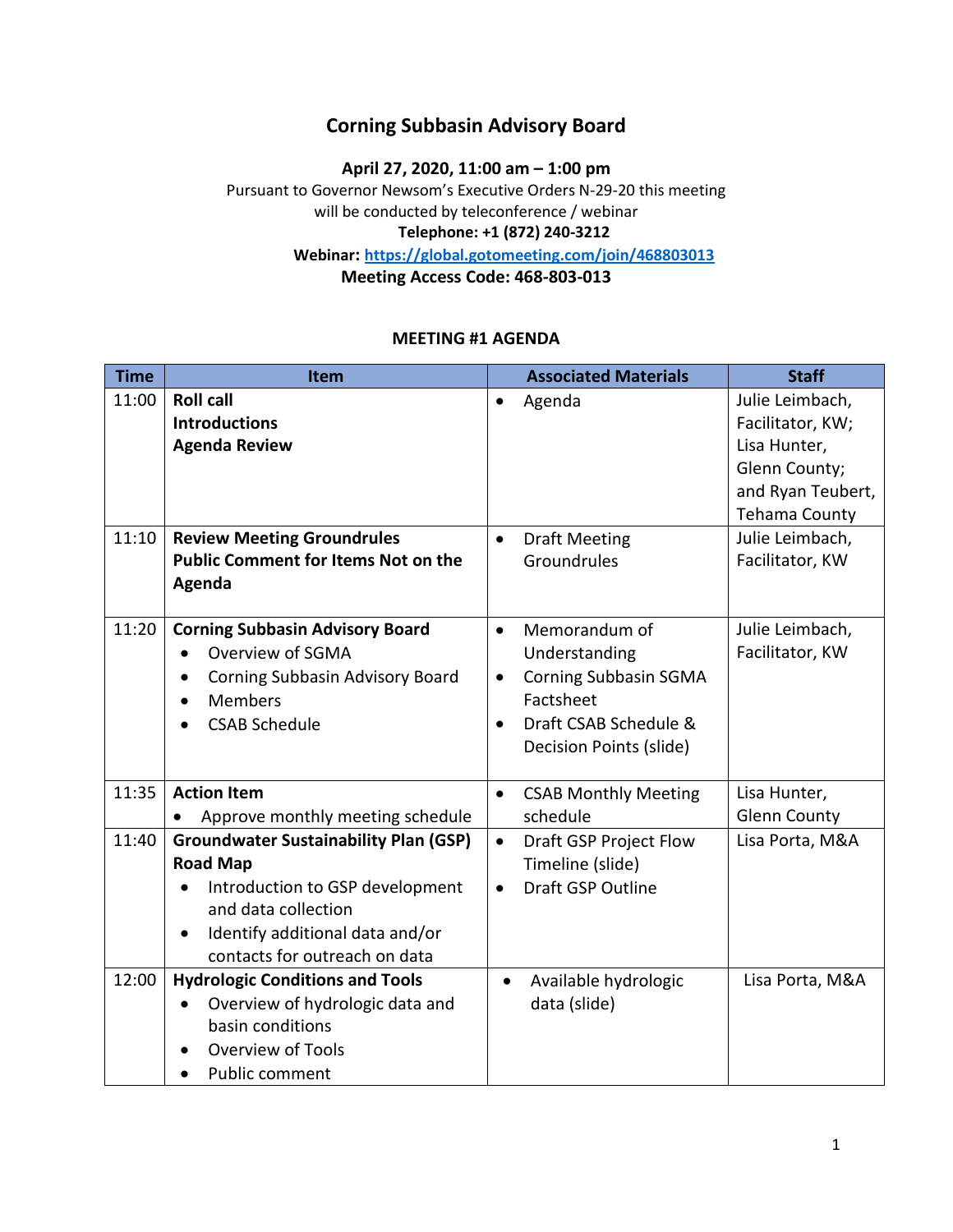| Time  | <b>Item</b>                                   | <b>Associated Materials</b> | <b>Staff</b>    |
|-------|-----------------------------------------------|-----------------------------|-----------------|
| 12:30 | <b>Interests/Concerns of CSAB Members</b>     |                             | Julie Leimbach, |
|       | Solicit input from CSAB members<br>$\bullet$  |                             | Facilitator, KW |
|       | regarding areas for future focus              |                             |                 |
|       | <b>Public comment</b><br>$\bullet$            |                             |                 |
| 12:50 | <b>Next Steps</b>                             |                             | Julie Leimbach, |
|       | Review action items<br>$\bullet$              |                             | Facilitator, KW |
|       | Review agenda items and decision<br>$\bullet$ |                             |                 |
|       | points for next meeting                       |                             |                 |
|       | Public comment<br>$\bullet$                   |                             |                 |
| 1:00  | <b>Adjourn</b>                                |                             |                 |
|       |                                               |                             |                 |

# **Meeting Groundrules**

Participants will observe the following meeting groundrules to guide their behavior and comment process. Participants will:

- 1. Observe Brown Act requirements.
- 2. Seek to understand and respect opposing views.
- 3. Keep comments and discussion succinct and focused on meeting objectives.
- 4. Observe the following public comment groundrules:
	- a. The public will have an opportunity to comment on items that are not on the agenda.
	- b. Each public comment will be limited to three minutes.
	- c. CSAB members are not required to respond to any issues raised during the public comment period and may not take any action on such issues other than to refer the item or schedule the issue(s) for a future agenda.
	- d. For virtual meetings, when a member of the public wants to join the comment queue, they can either indicate in the Chatbox of the webinar or let the facilitator know verbally if they are only on the audio portion of the teleconference.
	- e. Comments will be taken in the order that they are received.

## **Webinar Link and Teleconference**

**Corning Subbasin Advisory Board (CSAB) Meeting Mon, Apr 27, 2020 11:00 AM - 1:00 PM (PDT)**